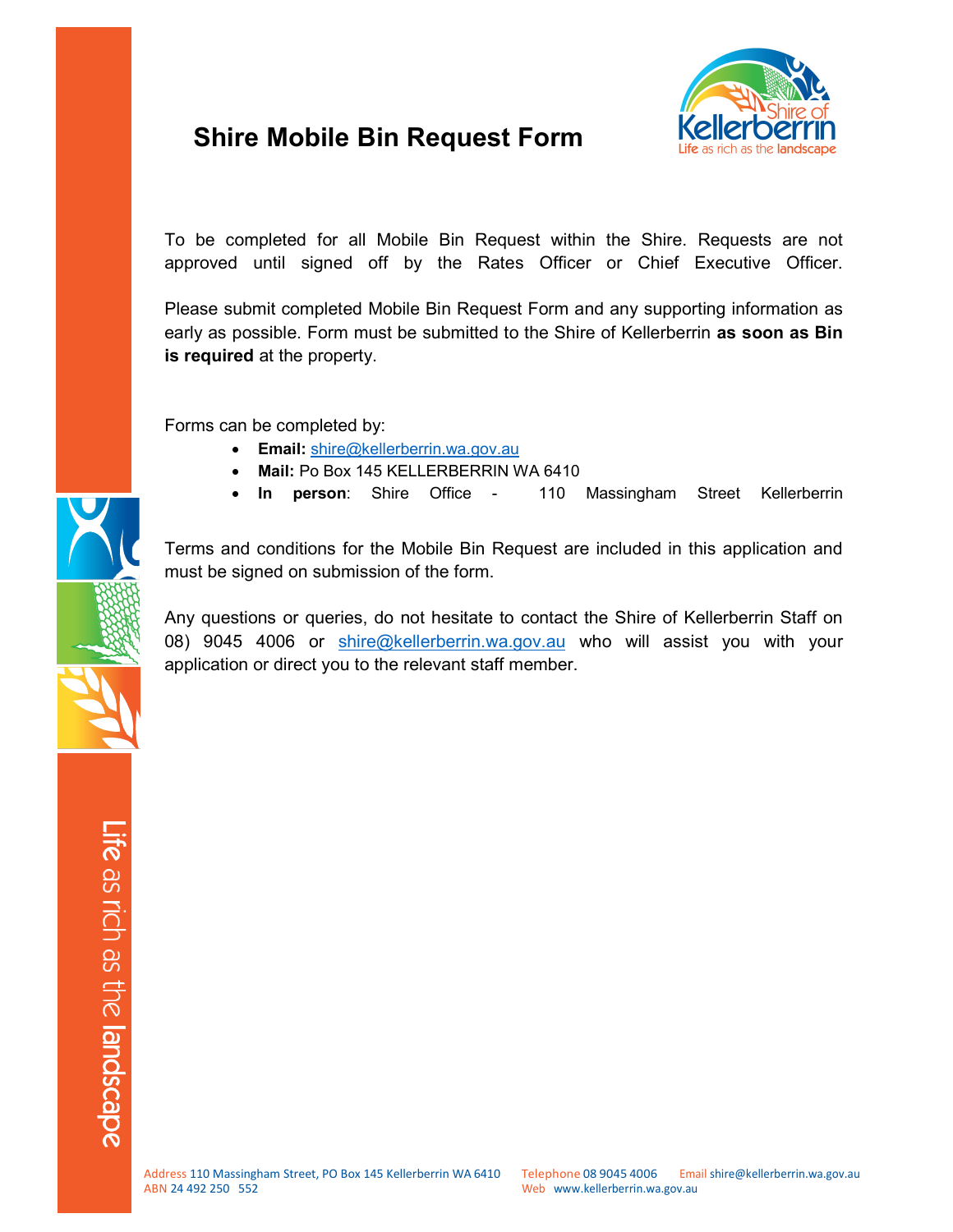| <b>RATES (Annual Service Charge)</b> |    | COST   |  |
|--------------------------------------|----|--------|--|
| Domestic and Commercial              |    | 203.00 |  |
| <b>Additional Bins</b>               | ۰D | 223.00 |  |

| <b>FEES (Replacement or Additional Bin)</b>  |  | <b>COST</b> |  |
|----------------------------------------------|--|-------------|--|
| l Sulo Bins – Shire of Kellerberrin Purchase |  |             |  |

#### Terms and Conditions

#### Reporting

Damaged, lost or stolen bins are to be reported to the Shire of Kellerberrin as soon as possible.

#### Your Privacy

The supply of personal information on forms is voluntary, although failure to include information required may result in processing delays or rejection. The details supplied are not publicly available however the person signing this form is able to access to view or correct any information supplied by requesting same from the Shire of Kellerberrin Office.

#### Disclaimer

As 'the hirer' I acknowledge that I have read and understood the terms and conditions for hire of the Shire of Kellerberrin facilities and grounds and agree to be bound by them. I agree that failure to comply with all the terms and conditions as stated may result in additional fees and may jeopardize any future use of the Shire of Kellerberrin equipment.

............................................... .......................................................... ...................................

Full Name **Signature Contact Signature Contact Contact Contact Contact Contact Contact Contact Contact Contact Contact Contact Contact Contact Contact Contact Contact Contact Contact Contact Contact Contact Contact Con**